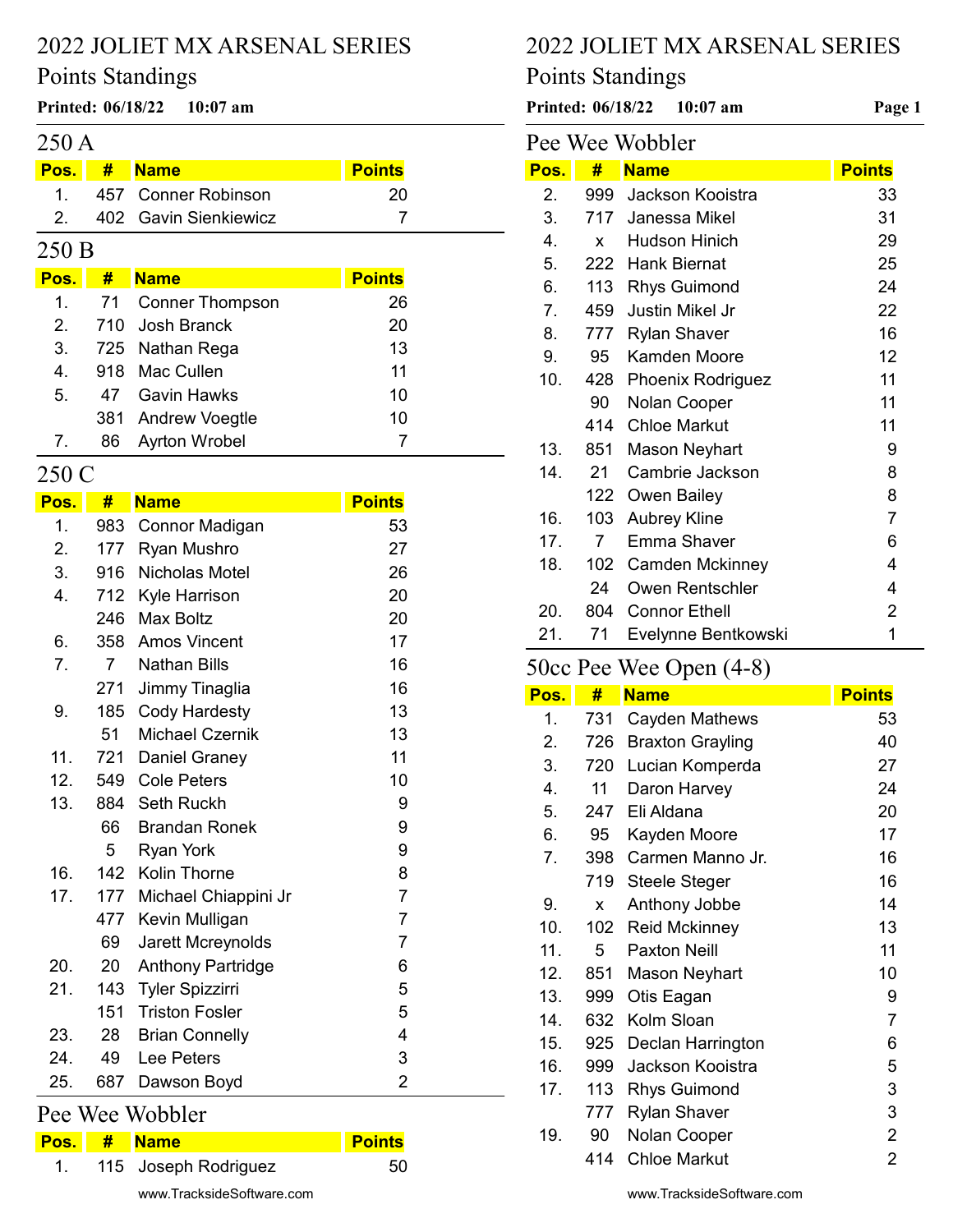#### Points Standings

## 50cc Oil Injected (4-8)

| Pos. | #   | <b>Name</b>             | <b>Points</b> |
|------|-----|-------------------------|---------------|
|      |     |                         |               |
| 1.   | 11  | Daron Harvey            | 40            |
| 2.   | 115 | Joseph Rodriguez        | 35            |
| 3.   | 7   | <b>Brayden Hastings</b> | 33            |
| 4.   | 113 | <b>Rhys Guimond</b>     | 26            |
| 5.   | 222 | <b>Hank Biernat</b>     | 20            |
|      |     | 122 Owen Bailey         | 20            |
| 7.   | 414 | <b>Chloe Markut</b>     | 17            |
| 8.   | 118 | Aiden Kane              | 16            |
|      |     | 777 Rylan Shaver        | 16            |
| 10.  |     | 428 Phoenix Rodriguez   | 14            |
| 11.  | x   | <b>Hudson Hinich</b>    | 13            |
| 12.  | 804 | <b>Connor Ethell</b>    | 11            |
| 13.  | 284 | Gracie James            | 10            |
| 14.  | 95  | Kamden Moore            | 8             |
| 15.  | 999 | Jackson Kooistra        | 7             |
| 16.  | 71  | Evelynne Bentkowski     | 5             |
| 17.  | 5   | <b>Paxton Neill</b>     | 3             |

## 65 Clutch

| Pos.           | #    | <u>Name</u>            | <b>Points</b> |
|----------------|------|------------------------|---------------|
| 1.             | 199  | <b>Ryder Salas</b>     | 40            |
| 2.             | 33   | Cole Stalker           | 32            |
| 3.             | 120/ | Kaylee Huffman         | 20            |
| 4.             | 394  | <b>Tanner Kincaid</b>  | 18            |
| 5.             | 111  | William Neill          | 13            |
|                | 711  | <b>Kenneth Grace</b>   | 13            |
| 7 <sub>1</sub> | 28   | Nevaeh Minnis          | 12            |
| 8.             | 26   | Leila Wood             | 11            |
|                | 128  | <b>Camden Schick</b>   | 11            |
| 10.            | 56   | Max Soti               | 10            |
| 11.            | 921  | Max Miller             | 9             |
|                | 625  | <b>Gage Buckley</b>    | 9             |
| 13.            | 10   | Aiden Tipton           | 8             |
| 14.            | 914  | Bram Eagan             | 7             |
|                | 777  | William Swims          | 7             |
| 16.            | 820  | Sam Sundberg           | 6             |
| 17.            | 731  | Cayden Mathews         | 5             |
| 18.            | 525  | <b>Gabriel Navarro</b> | 4             |

# Child Mid-size (4-stroke)

|  | Pos. # Name         | <b>Points</b> |
|--|---------------------|---------------|
|  | 1. 527 Michael Doti | -35           |
|  | 2. 31 Kyle Baumann  | -33           |

# 2022 JOLIET MX ARSENAL SERIES

## Points Standings

Printed: 06/18/22 10:07 am Printed: 06/18/22 10:07 am Page 2

# Child Mid-size (4-stroke)

| Pos. | #   | <b>Name</b>          | <b>Points</b> |
|------|-----|----------------------|---------------|
| 3.   |     | 120/ Kaylee Huffman  | 25            |
| 4.   |     | 963 Levi Humphrell   | 20            |
| 5.   |     | 120 Cameron Cerney   | 19            |
| 6.   | 804 | <b>Ryder Mcgee</b>   | 16            |
| 7.   | 33  | <b>Cole Stalker</b>  | 13            |
| 8.   | 199 | <b>Ryder Salas</b>   | 11            |
|      | 711 | <b>Kenneth Grace</b> | 11            |
| 10.  | 28  | <b>Nevaeh Minnis</b> | 8             |
| 11   | 41  | Vincent Brandolino   |               |

# Adult Mid-size (mod)

| Pos.           | #    | <b>Name</b>                 | <b>Points</b> |
|----------------|------|-----------------------------|---------------|
| $\mathbf 1$    | 27   | <b>Brantley Hendrickson</b> | 36            |
| 2.             | 223. | <b>Colton Wollenzien</b>    | 24            |
| 3.             |      | 112 Brian Petersen          | 20            |
| $\mathbf{4}$ . |      | 618 Alex Oertfitz           | 16            |
| 5.             | 88/  | Jason Dluski                | 13            |
| 6.             |      | 474 Joseph Rodriguez        | 11            |
| 7 <sub>1</sub> |      | 963 Levi Humphrell          | 10            |
| 8.             |      | 108 Andrew Marotta          | 9             |
| 9.             | 308  | Cody Wollenzien             | 8             |
| 10.            |      | 126 Martin Humphrell        |               |

# Adult Mid-size (stock)

| Pos. | #   | <b>Name</b>             | <b>Points</b> |
|------|-----|-------------------------|---------------|
| 1.   | 721 | Justin Mikel Sr         | 26            |
| 2.   | 120 | Carl Huffman            | 25            |
| 3.   | 223 | Colton Wollenzien       | 20            |
|      | 995 | Jeremy Kuhn             | 20            |
| 5.   | 126 | <b>Martin Humphrell</b> | 16            |
|      | 69  | Dominik Youngren        | 16            |
|      | 527 | Michael Doti            | 16            |
| 8.   | 247 | Peter Kuhn              | 13            |
|      | 11/ | Gaven Cantwell          | 13            |
| 10.  | 21  | Dustin Soto             | 11            |
| 11.  | 545 | Drew Piekarski          | 10            |
| 12.  | 111 | <b>Anthony Castro</b>   | 8             |
|      | 57  | <b>Brent Lawson</b>     | 8             |
| 14.  | 54  | John Tyrakowski Jr.     |               |

#### Stacyc 12"

| Pos. I | <b># Name</b>     | <b>Points</b> |
|--------|-------------------|---------------|
|        | 14 Hadley Kincaid | 10            |
|        | 33 Sawyer Stalker | 10            |

www.TracksideSoftware.com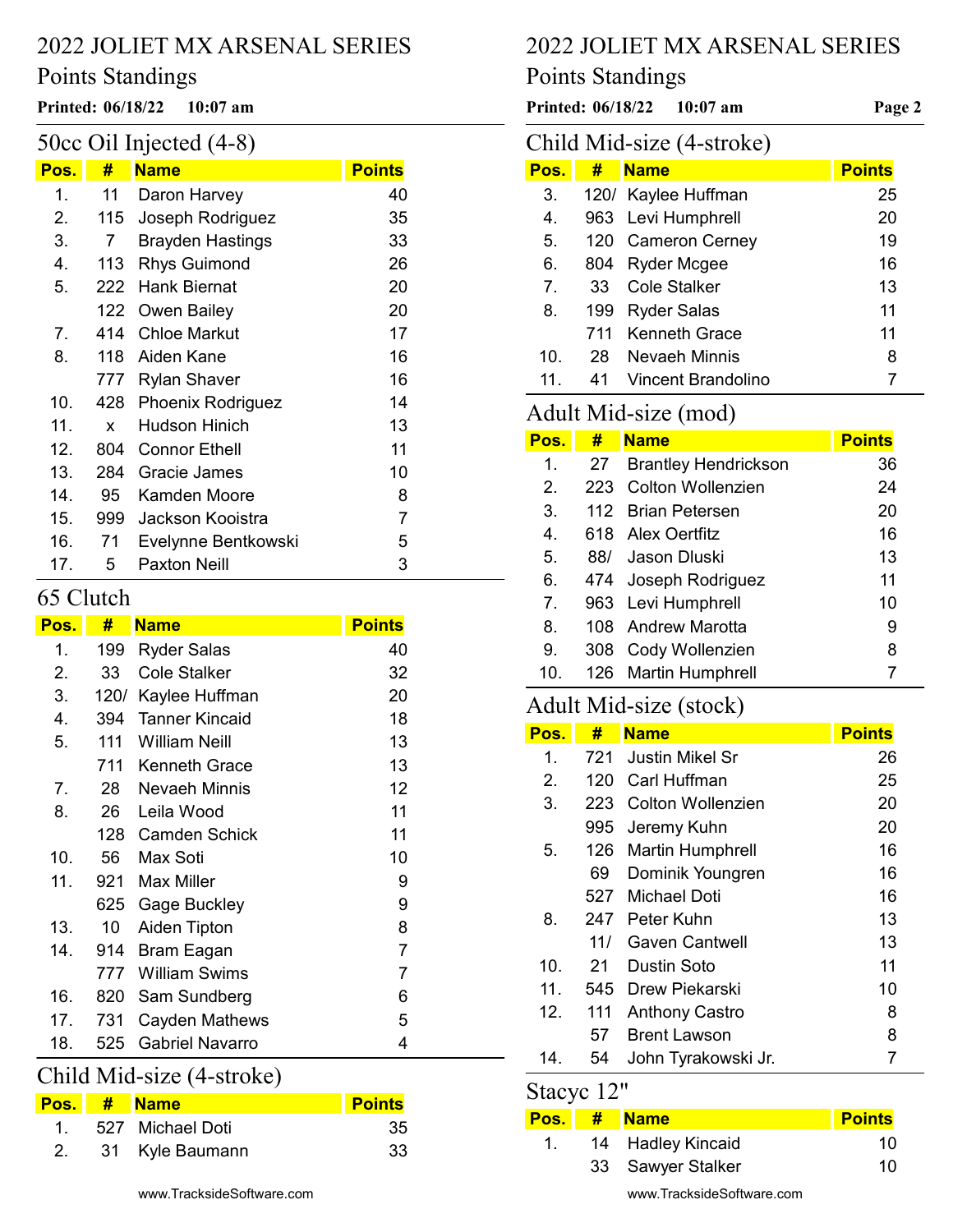# Points Standings

# Stacyc 16"

| <u>Pos.</u> | #   | <b>Name</b>             | <b>Points</b> |
|-------------|-----|-------------------------|---------------|
| 1.          |     | 122 Owen Bailey         | 36            |
| $2_{1}$     | 414 | Chloe Markut            | 31            |
| 3.          |     | 307 Phillip Manno       | 27            |
| 4.          |     | 428 Phoenix Rodriguez   | 26            |
| 5.          | 10  | <b>Wesley Rosengren</b> | 17            |
| 6.          |     | 415 Seth Wonders        | 10            |
|             |     | 115 Jaax Beller         | 10            |
| 8.          | 90  | Nolan Cooper            | 9             |
| 9.          |     | 402 Austin Sleboda      | 8             |
| 10.         | 7   | <b>Brayden Hastings</b> | 7             |
| 11.         | 288 | <b>Micah Eales</b>      | 6             |
| 12.         | 925 | Declan Harrington       | 5             |

#### 50 Jr (4-6)

| Pos. | #            | <b>Name</b>             | <b>Points</b> |
|------|--------------|-------------------------|---------------|
| 1.   | 999          | Otis Eagan              | 20            |
| 2.   |              | 398 Carmen Manno Jr.    | 16            |
|      |              | 632 Kolm Sloan          | 16            |
| 4.   | $\prime$     | <b>Brayden Hastings</b> | 15            |
| 5.   |              | 621 Hudson Bott         | 10            |
|      |              | 194 Fynn Johnson        | 10            |
|      |              | 925 Declan Harrington   | 10            |
| 8.   |              | 118 Aiden Kane          | 7             |
|      |              | 615 Chase Perry         | 7             |
| 10.  | $\mathsf{x}$ | Anthony Jobbe           | 4             |

# 50 Sr (7-8)

| #    | <b>Name</b>              | <b>Points</b>                                                  |
|------|--------------------------|----------------------------------------------------------------|
| 731  | Cayden Mathews           | 34                                                             |
| 247  | Eli Aldana               | 31                                                             |
| 352  |                          | 26                                                             |
|      |                          | 21                                                             |
| 22   | Kenedi Hinich            | 21                                                             |
|      | <b>Brayden Heinrichs</b> | 20                                                             |
| 514  | Zeyden Lawson            | 20                                                             |
| 899  | Chance Jackson           | 16                                                             |
| 720  | Lucian Komperda          | 15                                                             |
| 313. | Kalan Burton             | 13                                                             |
| 14   | <b>Karson Connolly</b>   | 13                                                             |
|      |                          | 9                                                              |
| 5    | Paxton Neill             | 9                                                              |
| 102  | <b>Maxwell Meyers</b>    | 6                                                              |
|      |                          | Finn Mccabe<br>317 Hunter Cullom<br>513<br>713 Michael Carroll |

## 2022 JOLIET MX ARSENAL SERIES

# Points Standings

Printed:  $06/18/22$  10:07 am <br>Printed:  $06/18/22$  10:07 am <br>Page 3  $50cc$  Sy Open  $(4-8)$ 

| $3000$ DA Open (7-0) |     |                          |               |  |
|----------------------|-----|--------------------------|---------------|--|
| Pos.                 | #   | <b>Name</b>              | <b>Points</b> |  |
| 1.                   | 726 | <b>Braxton Grayling</b>  | 42            |  |
| 2.                   | 247 | Eli Aldana               | 27            |  |
| 3.                   |     | 317 Hunter Cullom        | 22            |  |
| 4.                   | 514 | Zeyden Lawson            | 20            |  |
|                      | 513 | <b>Brayden Heinrichs</b> | 20            |  |
|                      | 899 | <b>Chance Jackson</b>    | 20            |  |
| 7.                   | 5   | <b>Paxton Neill</b>      | 19            |  |
| 8.                   | 22  | Kenedi Hinich            | 18            |  |
| 9.                   | 14  | <b>Karson Connolly</b>   | 16            |  |
| 10.                  | 352 | <b>Finn Mccabe</b>       | 10            |  |
|                      | 10  | <b>Kourt Kincaid</b>     | 10            |  |
|                      | 615 | <b>Chase Perry</b>       | 10            |  |
| 13.                  | 6   | <b>Ryder Kincaid</b>     | 9             |  |
|                      | x   | Anthony Jobbe            | 9             |  |
| 15.                  | 999 | Otis Eagan               | 6             |  |
| 16.                  | 925 | Declan Harrington        | 5             |  |
| 17.                  | 102 | <b>Maxwell Meyers</b>    | 4             |  |
| 18.                  | 632 | Kolm Sloan               | 3             |  |

# 65 Beg (7-11)

| Pos.           | #    | <b>Name</b>             | <b>Points</b> |
|----------------|------|-------------------------|---------------|
| 1.             | 726  | <b>Braxton Grayling</b> | 34            |
| 2.             | 541  | lan Slager              | 30            |
| 3.             | 10   | Aiden Tipton            | 26            |
| 4.             | 28.  | Nevaeh Minnis           | 25            |
| 5.             | 128  | Camden Schick           | 20            |
|                | 26   | Leila Wood              | 20            |
| 7 <sub>1</sub> |      | 711 Kenneth Grace       | 16            |
|                | 914  | <b>Bram Eagan</b>       | 16            |
| 9.             | 120/ | Kaylee Huffman          | 15            |
| 10.            | 247  | Eli Aldana              | 13            |
| 11.            | 777  | <b>William Swims</b>    | 11            |
|                | 22   | Deegan Swanson          | 11            |
|                | 731  | <b>Cayden Mathews</b>   | 11            |
| 14.            | 507  | Jaxson Mccoy            | 10            |
| 15.            | 321  | <b>Collin Crockett</b>  | 8             |

# 65 Jr (7-9)

| Pos. T    | # Name              | <b>Points</b> |
|-----------|---------------------|---------------|
| $1 \quad$ | 49 Reed Neurohr     | 33            |
| 2         | 817 Leland Anderson | 26            |
|           | 3. 514 Dylan Bott   | 20            |
|           | 4. 312 Sawyer Baima | 19            |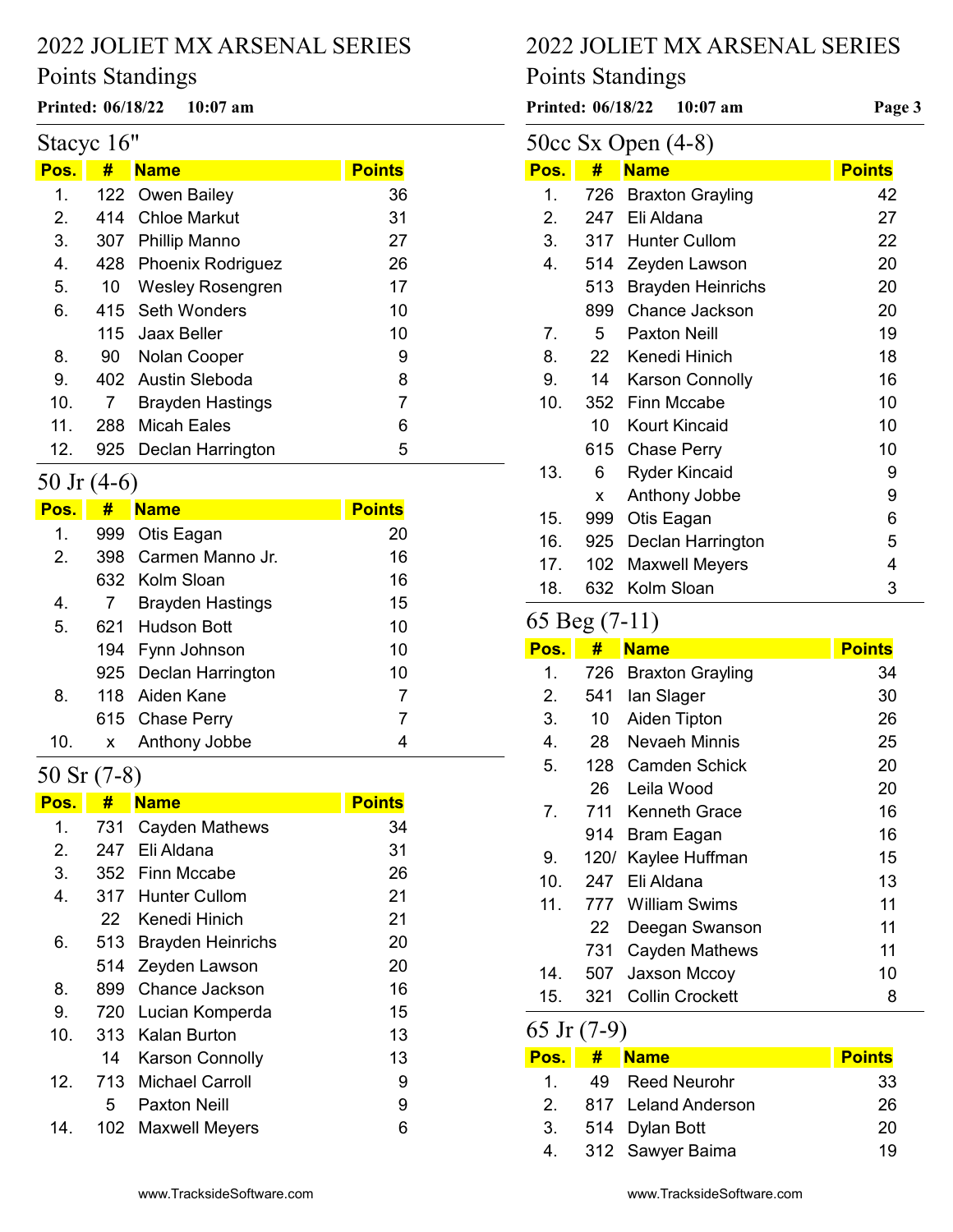# Points Standings

#### Printed: 06/18/22 10:07 am Page 4 of 8

| 65 Jr $(7-9)$ |  |  |  |  |
|---------------|--|--|--|--|
|---------------|--|--|--|--|

| Pos. | #   | <b>Name</b>              | <b>Points</b> |
|------|-----|--------------------------|---------------|
| 5.   | 54  | <b>Lincoln Paxton</b>    | 17            |
| 6.   |     | 154 Anthony Fucarino     | 16            |
|      | 121 | Casen Bristol            | 16            |
| 8.   |     | 121 Benjamin Zach        | 13            |
| 9.   | 56. | Max Soti                 | 12            |
| 10.  |     | 12 Christopher Zach      | 11            |
| 11.  |     | 513 Brayden Heinrichs    | 10            |
| 12.  | 100 | <b>Kris Stankevicius</b> | 9             |

# 65 Sr (10-11)

| Pos.           | #    | <b>Name</b>          | <b>Points</b> |
|----------------|------|----------------------|---------------|
| 1.             | 309  | Cole Johler          | 40            |
| 2.             | 199  | <b>Ryder Salas</b>   | 29            |
| 3.             | 811  | Nikko Husarik        | 27            |
| 4.             | 33   | Cole Stalker         | 24            |
| 5.             | 111  | <b>William Neill</b> | 17            |
| 6.             | 27   | Lucas Wood           | 16            |
| $\overline{7}$ | 411  | Noah Billman         | 13            |
| 8.             | 810. | Liam Baima           | 12            |
| 9.             |      | 812 Jesse James Jr.  | 11            |
| 10.            | 451  | Ethan Escatel        | 10            |
| 11.            | 717  | Alyjah Billman       | 9             |
| 12.            | 625  | Gage Buckley         | 5             |

# 65 Open (7-11)

| <u>Pos.</u>    | #   | <b>Name</b>             | <b>Points</b> |
|----------------|-----|-------------------------|---------------|
| 1.             | 817 | <b>Leland Anderson</b>  | 33            |
| 2.             | 49  | <b>Reed Neurohr</b>     | 26            |
| 3.             | 309 | Cole Johler             | 23            |
| 4.             | 33  | Cole Stalker            | 22            |
| 5.             | 811 | Nikko Husarik           | 21            |
| 6.             | 27  | Lucas Wood              | 20            |
| 7 <sub>1</sub> | 199 | <b>Ryder Salas</b>      | 18            |
| 8.             | 514 | Dylan Bott              | 16            |
|                | 312 | Sawyer Baima            | 16            |
|                | 812 | Jesse James Jr.         | 16            |
| 11.            | 56  | Max Soti                | 15            |
| 12.            | 54  | Lincoln Paxton          | 14            |
| 13.            | 154 | <b>Anthony Fucarino</b> | 11            |
|                | 411 | Noah Billman            | 11            |
|                | 451 | Ethan Escatel           | 11            |
| 16.            | 121 | Benjamin Zach           | 10            |
|                | 717 | Alyjah Billman          | 10            |
|                |     |                         |               |

# 2022 JOLIET MX ARSENAL SERIES

# Points Standings

|                |       | Printed: 06/18/22 10:07 am | Page 4        |  |  |
|----------------|-------|----------------------------|---------------|--|--|
| 65 Open (7-11) |       |                            |               |  |  |
| Pos.           | #     | <b>Name</b>                | <b>Points</b> |  |  |
|                | 810 - | Liam Baima                 | 10            |  |  |
| 19.            |       | 12 Christopher Zach        | 8             |  |  |
| 20.            |       | 111 William Neill          | 7             |  |  |
| 21.            |       | 114 Dawson Chellino        | 6             |  |  |
| 22.            | 128 - | Camden Schick              | 4             |  |  |
|                |       |                            |               |  |  |
| 85 Beg (9-15)  |       |                            |               |  |  |
| Pos.           | #     | <b>Name</b>                | <b>Points</b> |  |  |
| 1.             | 33    | James Fergelec             | 40            |  |  |
| 2.             | 127   | Joey Mordaunt              | 28            |  |  |
| 3.             |       | 515 Tyler Crockett         | 16            |  |  |
|                | 68    | Jamison Clark              | 16            |  |  |
| 5.             | 108   | Ryan Richardson            | 13            |  |  |

| Pos.           | #    | <b>Name</b>           | <b>Points</b> |
|----------------|------|-----------------------|---------------|
| 1.             | 33   | James Fergelec        | 40            |
| 2.             | 127  | Joey Mordaunt         | 28            |
| 3.             | 515  | <b>Tyler Crockett</b> | 16            |
|                | 68   | Jamison Clark         | 16            |
| 5.             | 108  | Ryan Richardson       | 13            |
|                | 812. | Jesse James Jr.       | 13            |
| 7 <sub>1</sub> | 709  | Case Coghill          | 11            |
| 8.             | 2    | Ryder Kramer          | 10            |
|                | 23   | Dylan Pjesky          | 10            |
| 10.            | 31   | Kyle Baumann          | 9             |
| 11.            | 527  | <b>Michael Doti</b>   | 8             |
| 12.            | 625  | Gage Buckley          | 4             |

## 85 Jr (9-11)

| Pos.           | #   | <b>Name</b>         | <b>Points</b> |
|----------------|-----|---------------------|---------------|
| 1.             |     | 426 Grant Robinson  | 50            |
| 2.             | 199 | <b>Ryder Salas</b>  | 29            |
| 3.             | 911 | <b>Phoenix Uthe</b> | 20            |
| $\mathbf{4}$ . | 27  | Lucas Wood          | 16            |
| 5.             | 451 | Ethan Escatel       | 13            |
| 6.             | 2   | Ryder Kramer        | 11            |
|                | 99  | Mallie Arnold       | 11            |
| 8.             |     | 112 Henry Baessler  | 7             |
| 9.             | 804 | Ryder Mcgee         | 4             |

# 85 Sr (12-15)

| Pos.        | #   | <b>Name</b>           | <b>Points</b> |
|-------------|-----|-----------------------|---------------|
| 1.          | 57  | Tanner Haddon         | 36            |
|             |     | 614 Landon Brandt     | 36            |
| 3.          |     | 414 Nicholas Brookman | 28            |
| $4_{\cdot}$ |     | 66 Jax Ellul          | 27            |
| 5.          |     | 322 Cutter Riebe      | 21            |
| 6.          |     | 199 Braden Wereski    | 20            |
|             | 761 | Cole Roake            | 20            |
| 8.          | 93  | Joshua Gritter        | 18            |
| 9.          | 9   | <b>Bryce Arnold</b>   | 16            |

www.TracksideSoftware.com

www.TracksideSoftware.com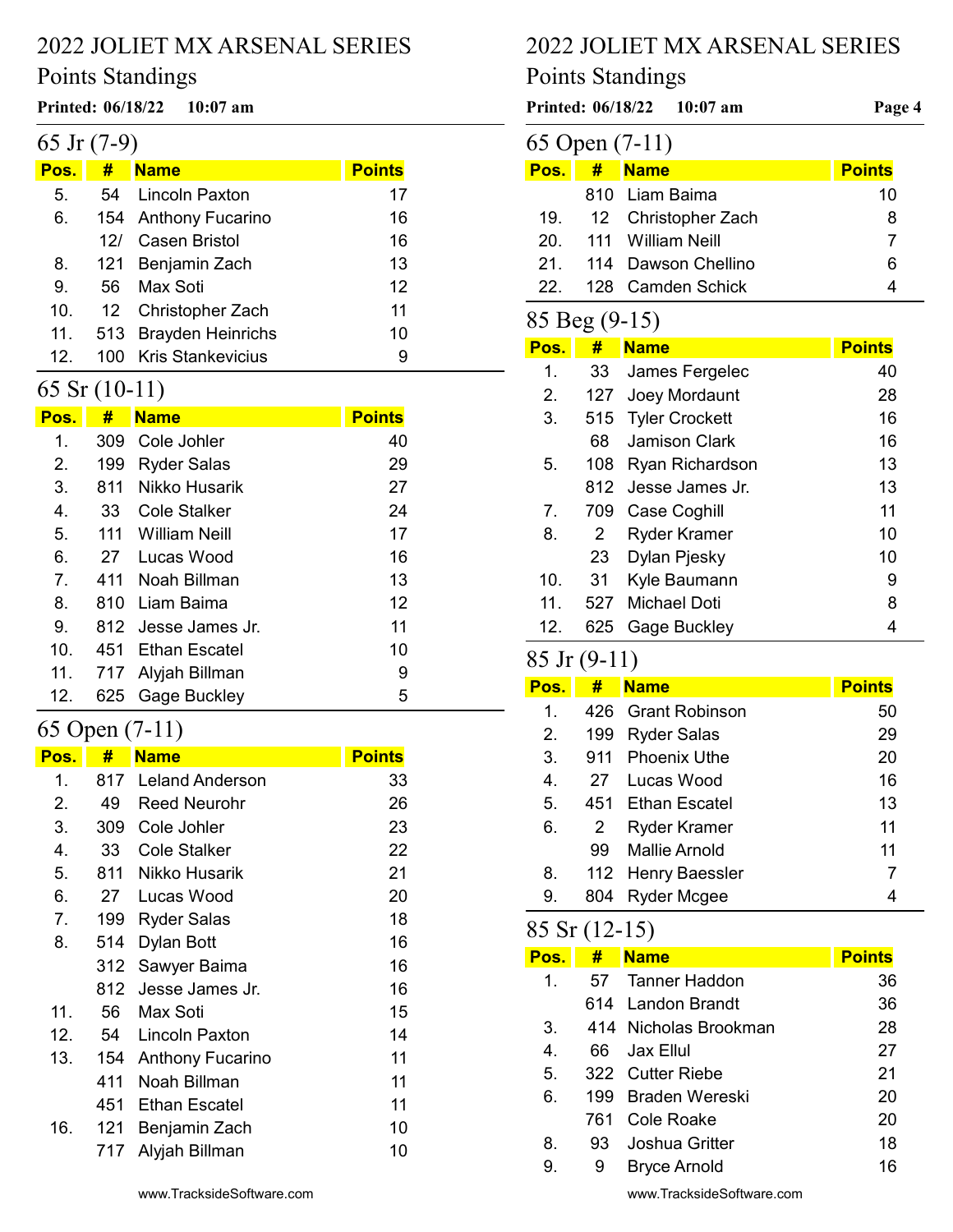## Points Standings

#### Printed: 06/18/22 10:07 am P

|  |  | $85$ Sr $(12-15)$ |  |
|--|--|-------------------|--|
|--|--|-------------------|--|

| Pos.            | #  | <b>Name</b>         | <b>Points</b> |
|-----------------|----|---------------------|---------------|
| 10.             |    | 122 Hunter Morse    | 13            |
| 11 <sub>1</sub> |    | 412 Eddie Martens   | 9             |
|                 |    | 177 Clayton Borch   | 9             |
| 13.             | 69 | Dominik Youngren    | 8             |
|                 | 27 | Jayden Adams        | 8             |
| 15.             |    | 188 Greyson Eales   | 7             |
| 16.             |    | 316 Logan Martin    | 6             |
|                 |    | 515 Tyler Crockett  | 6             |
| 18.             |    | 103 Jaiden Minnaert | 5             |
| 19.             |    | 515/ Aby Buettner   | 4             |
| 20.             | 29 | <b>Tomasz Rusin</b> | 3             |

#### 85 Open (9-15)

| Pos. | #              | <b>Name</b>           | <b>Points</b>  |
|------|----------------|-----------------------|----------------|
| 1.   | 426            | <b>Grant Robinson</b> | 48             |
| 2.   | 66             | <b>Jax Ellul</b>      | 33             |
| 3.   |                | 414 Nicholas Brookman | 32             |
| 4.   | 614            | <b>Landon Brandt</b>  | 27             |
| 5.   | 199            | <b>Braden Wereski</b> | 20             |
|      | 761            | <b>Cole Roake</b>     | 20             |
| 7.   | 93             | Joshua Gritter        | 17             |
| 8.   | 33             | James Fergelec        | 15             |
| 9.   | 27             | Lucas Wood            | 13             |
| 10.  | 322            | <b>Cutter Riebe</b>   | 11             |
|      | 122            | <b>Hunter Morse</b>   | 11             |
| 12.  | 412            | <b>Eddie Martens</b>  | 10             |
| 13.  | 112            | <b>Henry Baessler</b> | 9              |
|      | 69             | Dominik Youngren      | 9              |
| 15.  | 177            | <b>Clayton Borch</b>  | 8              |
|      | 27             | Jayden Adams          | 8              |
| 17.  | 108            | Ryan Richardson       | $\overline{7}$ |
|      | 515            | <b>Tyler Crockett</b> | $\overline{7}$ |
| 19.  | $\overline{2}$ | Ryder Kramer          | 5              |
| 20.  | 625            | Gage Buckley          | 4              |

#### Supermini (12-16)

| Pos.    | # | <b>Name</b>              | <b>Points</b> |
|---------|---|--------------------------|---------------|
| $1_{-}$ |   | 57 Tanner Haddon         | 40            |
| 2.      |   | 27 Landyn Oliver         | 32            |
|         |   | 127 Jeremiah Wilson      | 32            |
| 4.      |   | 177 Michael Chiappini Jr | 23            |
|         |   | 707 Colton Coghill       | 23            |
| 6.      | 9 | <b>Bryce Arnold</b>      | 20            |
|         |   |                          |               |

# 2022 JOLIET MX ARSENAL SERIES

# Points Standings

|              |                  | Printed: 06/18/22<br>$10:07$ am | Page 5        |
|--------------|------------------|---------------------------------|---------------|
|              |                  | Supermini (12-16)               |               |
| Pos.         | #                | <b>Name</b>                     | <b>Points</b> |
| 7.           | 953              | Lilyenn Mcdonnell               | 16            |
| 8.           | 177              | <b>Clayton Borch</b>            | 13            |
| 9.           | 799              | John Swims                      | 11            |
| 10.          | 316              | Logan Martin                    | 9             |
|              | 709              | Case Coghill                    | 9             |
| 125 2-stroke |                  |                                 |               |
| Pos.         | #                | <b>Name</b>                     | <b>Points</b> |
| 1.           | 983              | Connor Madigan                  | 39            |
| 2.           | 27               | Landyn Oliver                   | 21            |
| 3.           | 185              | <b>Cody Hardesty</b>            | 20            |
|              | 57               | <b>Fthan Hammel</b>             | 20            |
| 5.           | 916              | Nicholas Motel                  | 17            |
| 6.           | 212              | Brodie Wisniewski               | 16            |
| 7.           | 320              | <b>Brennan Dilley</b>           | 13            |
| 8.           | 12 <sup>12</sup> | <b>Owen Bills</b>               | 11            |
| 9.           | 57               | Jakeb Schoo                     | 10            |
| 10.          | 379              | Kasen Denault                   | 9             |
|              | 99               | Levi Friedrich                  | 9             |

#### 14\*24

| Pos. I | <b>#</b> | <b>Name</b>        | <b>Points</b> |
|--------|----------|--------------------|---------------|
| 1.     |          | 86 Ayrton Wrobel   | 20            |
| 2      |          | 358 Amos Vincent   | 17            |
| 3.     |          | 549 Cole Peters    |               |
|        |          | 381 Andrew Voegtle |               |

12. 458 Dustin Swanson 8

# Schoolboy 1 (12-17)

| Pos.           | #   | <b>Name</b>           | <b>Points</b> |
|----------------|-----|-----------------------|---------------|
| 1.             |     | 127 Jeremiah Wilson   | 31            |
| 2 <sub>1</sub> | 7   | Nathan Bills          | 26            |
| 3.             |     | 185 Cody Hardesty     | 20            |
|                |     | 212 Brodie Wisniewski | 20            |
| 5.             | 320 | <b>Brennan Dilley</b> | 16            |
| 6.             | 27  | Landyn Oliver         | 13            |
| $7^{\circ}$    | 99  | Levi Friedrich        | 11            |
| 8.             | 799 | John Swims            | 10            |
| 9.             | 57  | Ethan Hammel          | 9             |
| 10.            |     | 615 Kendall Healy     |               |

# Schoolboy 2 (14-17)

|  | Pos. # Name           | <b>Points</b> |
|--|-----------------------|---------------|
|  | 1. 71 Conner Thompson | -20           |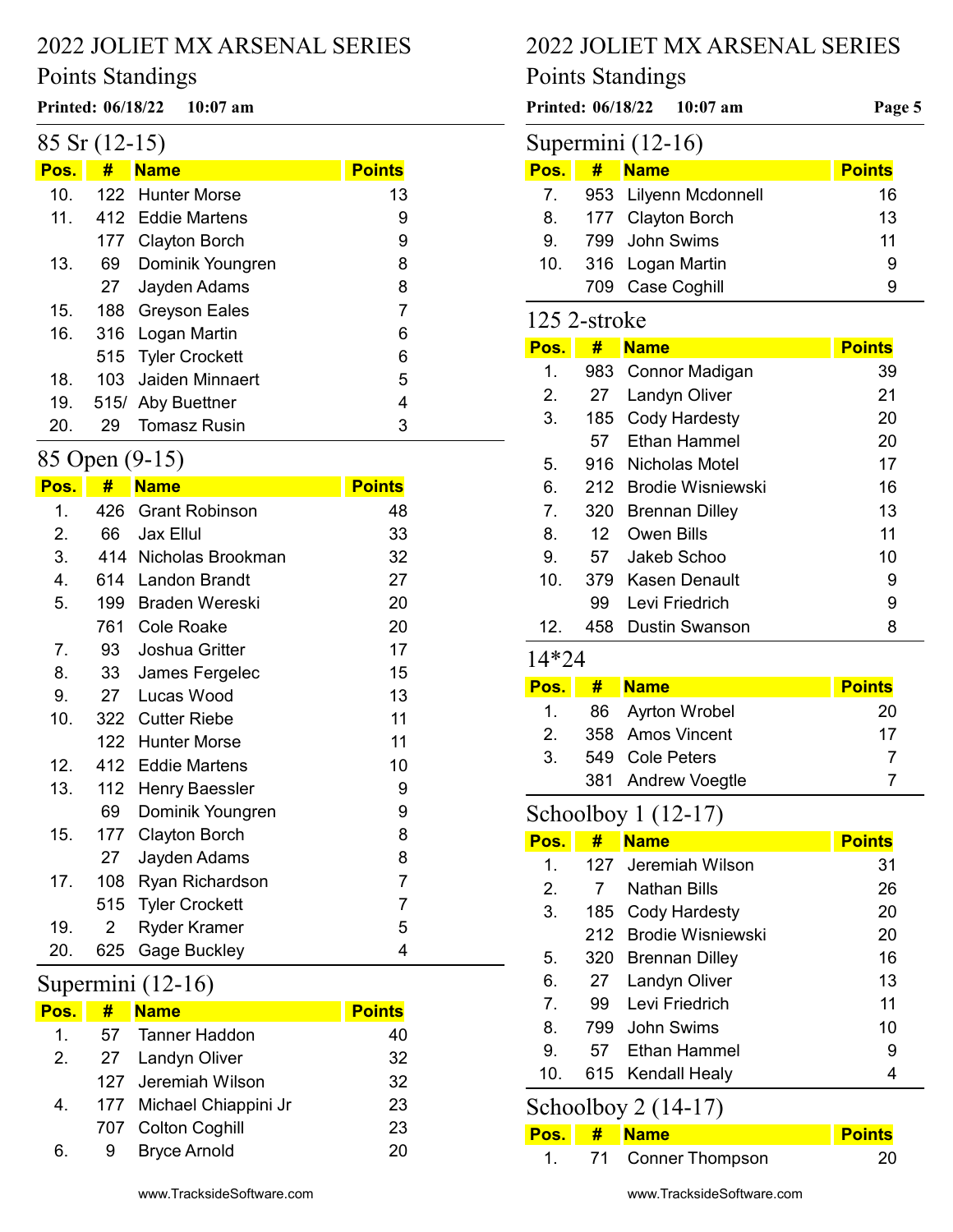## Points Standings

## Printed:  $06/18/22$  10:07 am Printed:  $06/18/22$  10:07 am Page 6

| Schoolboy $2(14-17)$ |  |                       |               |  |  |
|----------------------|--|-----------------------|---------------|--|--|
| $Pos.$ #             |  | <b>Name</b>           | <b>Points</b> |  |  |
|                      |  | 2. 918 Mac Cullen     | 10            |  |  |
|                      |  | 3. 17 Anthony Hustead |               |  |  |
| 4.                   |  | 20 Anthony Partridge  |               |  |  |
| 5.                   |  | 687 Dawson Boyd       | 3             |  |  |

# Girls (8-13)

| Pos. | # Name                | <b>Points</b> |
|------|-----------------------|---------------|
| 1.   | 515/ Aby Buettner     | 10            |
|      | 953 Lilyenn Mcdonnell | 10            |
|      | 899 Ella Jackson      | 10            |
| 4    | 103 Jaiden Minnaert   |               |
| 5.   | 99 Mallie Arnold      |               |

# Women

| Pos. | # | <b>Name</b>           | <b>Points</b> |
|------|---|-----------------------|---------------|
| 1.   |   | 67 Brittany Lemke     | 10            |
|      |   | 953 Lilyenn Mcdonnell | 10            |
| 3.   |   | 451 Amanda Taylor     | 8             |
| 4.   |   | 47 Jaden Pogliano     |               |
|      |   | 103 Jaiden Minnaert   |               |

# Vet Beginner

| Pos. | # | <b>Name</b>             | <b>Points</b> |
|------|---|-------------------------|---------------|
|      |   | 1. 712 Nicholas Husarik | 10            |
|      |   | 693 Josh Hipps          | 10            |
| 3    |   | 471 James Gere          |               |
| 4.   |   | 77 Cory Wineland        |               |
| 5    |   | 28 Kevin Burris         | 3             |

# Open Beginner

| Pos.         | # | <b>Name</b>          | <b>Points</b> |
|--------------|---|----------------------|---------------|
| $\mathbf{1}$ |   | 1 Dillon Jabkowski   | 10            |
|              |   | 320 Brennan Dilley   | 10            |
| 3.           |   | 839 Kyle Richardson  |               |
| 4.           |   | 20 Anthony Partridge |               |

## Vintage

| Pos.    | #  | <b>Name</b>         | <b>Points</b> |
|---------|----|---------------------|---------------|
| $1_{-}$ | 1. | Eddie Kline         | 20            |
| 2       |    | 586 Nathan Reed     | 16            |
| 3.      |    | 11 Scott Spindler   | 13            |
| 4.      |    | 311 Charlie Spindel | 11            |
| 5.      |    | 687 Dawson Boyd     | 10            |
|         |    | 12 Owen Bills       | 10            |

# 2022 JOLIET MX ARSENAL SERIES

# Points Standings

|                  |                 | 50 Electric (4-8)      |                |
|------------------|-----------------|------------------------|----------------|
| Pos.             | #               | <b>Name</b>            | <b>Points</b>  |
| 1.               | 621             | <b>Hudson Bott</b>     | 20             |
| 2.               | 603             | <b>Emilee Bott</b>     | 16             |
| 3.               | x               | <b>Hudson Hinich</b>   | 15             |
| $\overline{4}$ . | 10              | Kourt Kincaid          | 13             |
| 5.               | 288             | <b>Micah Eales</b>     | 10             |
|                  | 6               | <b>Ryder Kincaid</b>   | 10             |
|                  | 194             | Fynn Johnson           | 10             |
| 8.               | 713             | <b>Michael Carroll</b> | 7              |
| Open B           |                 |                        |                |
| Pos.             | #               | <b>Name</b>            | <b>Points</b>  |
| 1.               | 710             | <b>Josh Branck</b>     | 20             |
| 2.               | 381             | <b>Andrew Voegtle</b>  | 16             |
| 3.               | 86              | <b>Ayrton Wrobel</b>   | 13             |
| 4.               | 71              | <b>Conner Thompson</b> | 11             |
| 5.               | 51              | <b>Travis Ward</b>     | 10             |
|                  | 47              | <b>Gavin Hawks</b>     | 10             |
| Open C           |                 |                        |                |
| Pos.             | #               | <b>Name</b>            | <b>Points</b>  |
| 1.               | 983             | Connor Madigan         | 52             |
| 2.               | 358             | <b>Amos Vincent</b>    | 24             |
| 3.               | 177             | Ryan Mushro            | 22             |
| 4.               | 712             | Kyle Harrison          | 20             |
|                  | 7               | <b>Nathan Bills</b>    | 20             |
|                  | 101             | Cj Josephsen           | 20             |
| 7.               | 545             | Daniel Alexander       | 16             |
| 8.               | 51              | Michael Czernik        | 13             |
| 9.               | 271             | Jimmy Tinaglia         | 11             |
|                  | 12 <sub>2</sub> | <b>Owen Bills</b>      | 11             |
| 11.              | 177             | Michael Chiappini Jr   | 10             |
| 12.              | 30              | Shawn Thompson         | 9              |
|                  | 27              | Landyn Oliver          | 9              |
| 14.              | 143             | <b>Tyler Spizzirri</b> | 8              |
|                  | 549             | <b>Cole Peters</b>     | 8              |
|                  | 5               | <b>Ryan York</b>       | 8              |
| 17.              | 17              | <b>Anthony Hustead</b> | $\overline{7}$ |
|                  | 151             | <b>Triston Fosler</b>  | $\overline{7}$ |
|                  | 69              | Jarett Mcreynolds      | $\overline{7}$ |
| 20.              | 262             | John Dowjotas          | 6              |
|                  | 458             | <b>Dustin Swanson</b>  | 6              |
| 22.              | 477             | Kevin Mulligan         | 5              |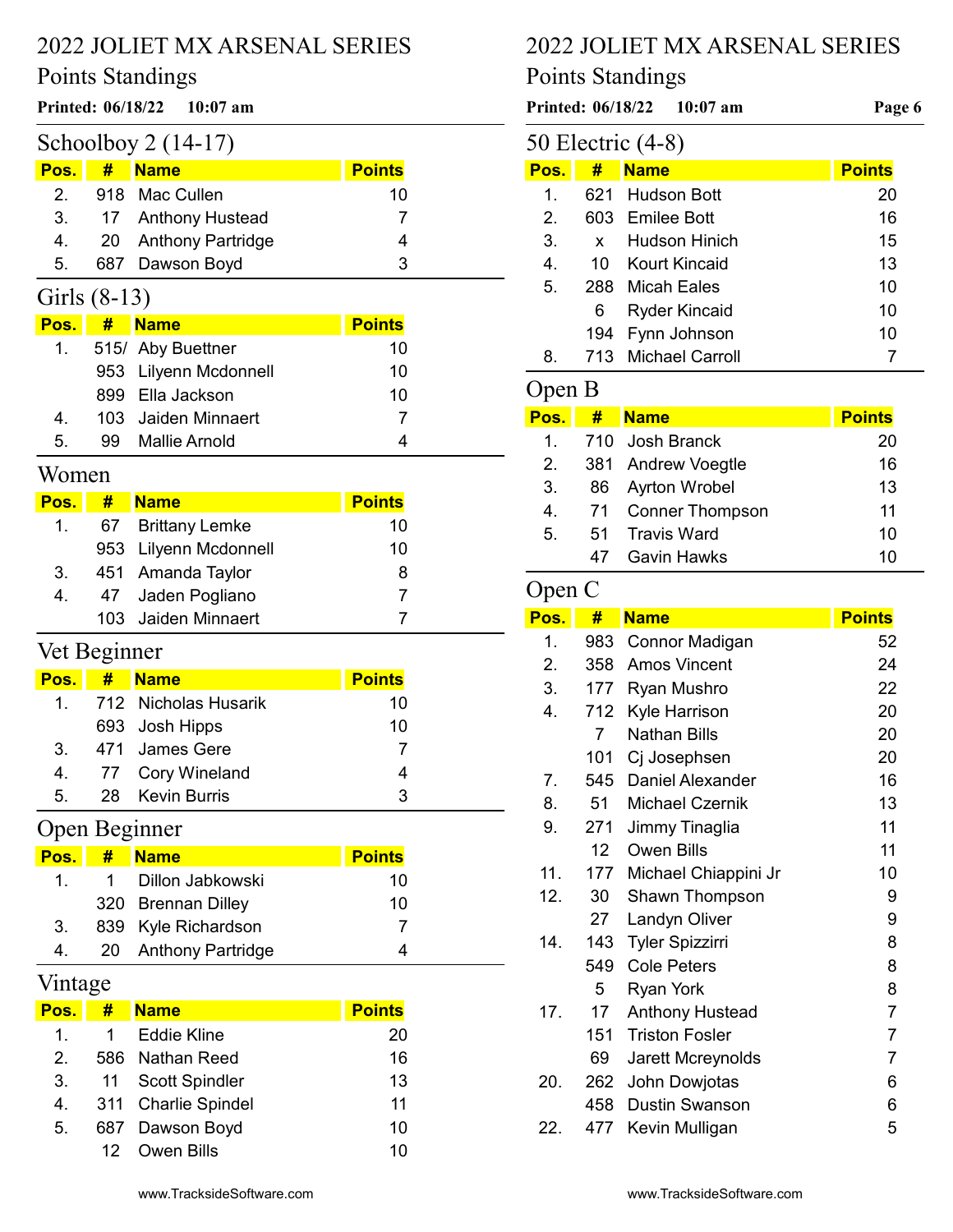# Points Standings

#### Printed: 06/18/22 10:07 am Page 7 of 8

## $25 + bc$

| Pos. | #   | <b>Name</b>          | <b>Points</b> |
|------|-----|----------------------|---------------|
| 1.   |     | 725 Nathan Rega      | 20            |
| 2.   |     | 815 Brandon Larson   | 17            |
| 3.   |     | 326 James Bagby Jr.  | 16            |
| 4.   | 1   | Eddie Kline          | 13            |
| 5.   |     | 262 John Dowjotas    | 11            |
| 6.   | 70. | <b>Brent Johnson</b> | 10            |
|      |     | 246 Max Boltz        | 10            |
| 8.   |     | 586 Nathan Reed      | 9             |
| 9.   | 51  | Travis Ward          | 8             |
| 10.  |     | 391 Harley Kunka     |               |

#### 30+bc

| Pos. | #              | <b>Name</b>         | <b>Points</b> |
|------|----------------|---------------------|---------------|
| 1.   |                | 815 Brandon Larson  | 33            |
| 2.   |                | 326 James Bagby Jr. | 20            |
|      | 716            | Dan Loveless        | 20            |
| 4.   | 70             | Brent Johnson       | 16            |
|      |                | 183 Jared Uthe      | 16            |
| 6.   | 87             | Greg Swanson        | 13            |
|      | 20             | Juan Wonders        | 13            |
| 8.   | 5 <sup>1</sup> | Ryan Murphy         | 11            |
| 9.   | 826            | <b>Bob Mcgee</b>    | 10            |
|      | 108            | Jake Wojciechowski  | 10            |
|      | 417            | Shane Billman       | 10            |

# $40+bc$

| Pos.           | #    | <b>Name</b>               | <b>Points</b> |
|----------------|------|---------------------------|---------------|
| 1.             |      | 716 Dan Loveless          | 30            |
| 2.             |      | 541 Matthew Slager        | 20            |
| 3.             | 371  | Frank Licastro            | 16            |
|                |      | 600 Zdenek Jurcak         | 16            |
| 5.             | 917  | <b>Brandon Slager</b>     | 13            |
|                | 31   | <b>Brian Graf</b>         | 13            |
| $\overline{7}$ |      | 379 Joshua Denault        | 11            |
|                | 81   | Greg Kempf                | 11            |
| 9.             | 501  | <b>Christopher Burian</b> | 10            |
|                | 108  | Jake Wojciechowski        | 10            |
| 11.            | 859. | <b>Felix Dave Stanker</b> | 9             |

50+bc

|  | Pos. # Name    | <b>Points</b> |
|--|----------------|---------------|
|  | 88 Joe Voegtle | 10            |

# 2022 JOLIET MX ARSENAL SERIES

# Points Standings

| Printed: 06/18/22 |     | $10:07$ am                | Page 7        |
|-------------------|-----|---------------------------|---------------|
| 25+a              |     |                           |               |
| Pos.              | #   | <b>Name</b>               | <b>Points</b> |
| $\mathbf 1$ .     | 457 | <b>Conner Robinson</b>    | 20            |
| 2.                | 188 | Cj Rienstra               | 7             |
| 3.                | 483 | <b>Paul Gerke</b>         | 4             |
| 4.                | 111 | <b>Nick Lasecki</b>       | 3             |
| 30+a              |     |                           |               |
| Pos.              | #   | <b>Name</b>               | <b>Points</b> |
| $\mathbf 1$ .     | 15  | Jeremy Barone             | 17            |
| 2.                | 188 | Cj Rienstra               | 10            |
| 3.                | 483 | <b>Paul Gerke</b>         | 4             |
| 40+a              |     |                           |               |
| Pos.              | #   | <b>Name</b>               | <b>Points</b> |
| 1.                | 15  | Jeremy Barone             | 11            |
| 2.                | 164 | <b>Steven Perkins</b>     | 10            |
|                   | 21  | Sean Kincaid              | 10            |
| 4.                | 13  | Larry Dean-bank           | 7             |
| 50+               |     |                           |               |
| Pos.              | #   | <b>Name</b>               | <b>Points</b> |
| $\overline{1}$ .  | 164 | <b>Steven Perkins</b>     | 10            |
|                   | 371 | <b>Frank Licastro</b>     | 10            |
| 3.                | 13  | Larry Dean-bank           | 7             |
| 4.                | 15  | Jeremy Barone             | 4             |
| Open A            |     |                           |               |
| Pos.              | #   | <b>Name</b>               | <b>Points</b> |
| 1.                | 457 | <b>Conner Robinson</b>    | 20            |
| 2.                | 402 | <b>Gavin Sienkiewicz</b>  | 7             |
| 50+a              |     |                           |               |
| Pos.              | #   | <b>Name</b>               | <b>Points</b> |
| 1.                | 600 | <b>Zdenek Jurcak</b>      | 10            |
| 2.                | I   | <b>Rusty Ott</b>          | 7             |
| 3.                | 13  | Larry Dean-bank           | 4             |
| 4.                | 15  | Jeremy Barone             | 3             |
| 60+               |     |                           |               |
| Pos.              | #   | <b>Name</b>               | <b>Points</b> |
| 1.                | 13  | Larry Dean-bank           | 30            |
| 2.                | 45  | Kestutis Maskoliuwas      | 16            |
| 3.                | 31  | <b>Orville Kline</b>      | 13            |
| 4.                | 11  | <b>Scott Spindler</b>     | 11            |
| 5.                | 88  | Joe Voegtle               | 10            |
| 6.                | 311 | <b>Charlie Spindel</b>    | 9             |
|                   |     | www.TracksideSoftware.com |               |